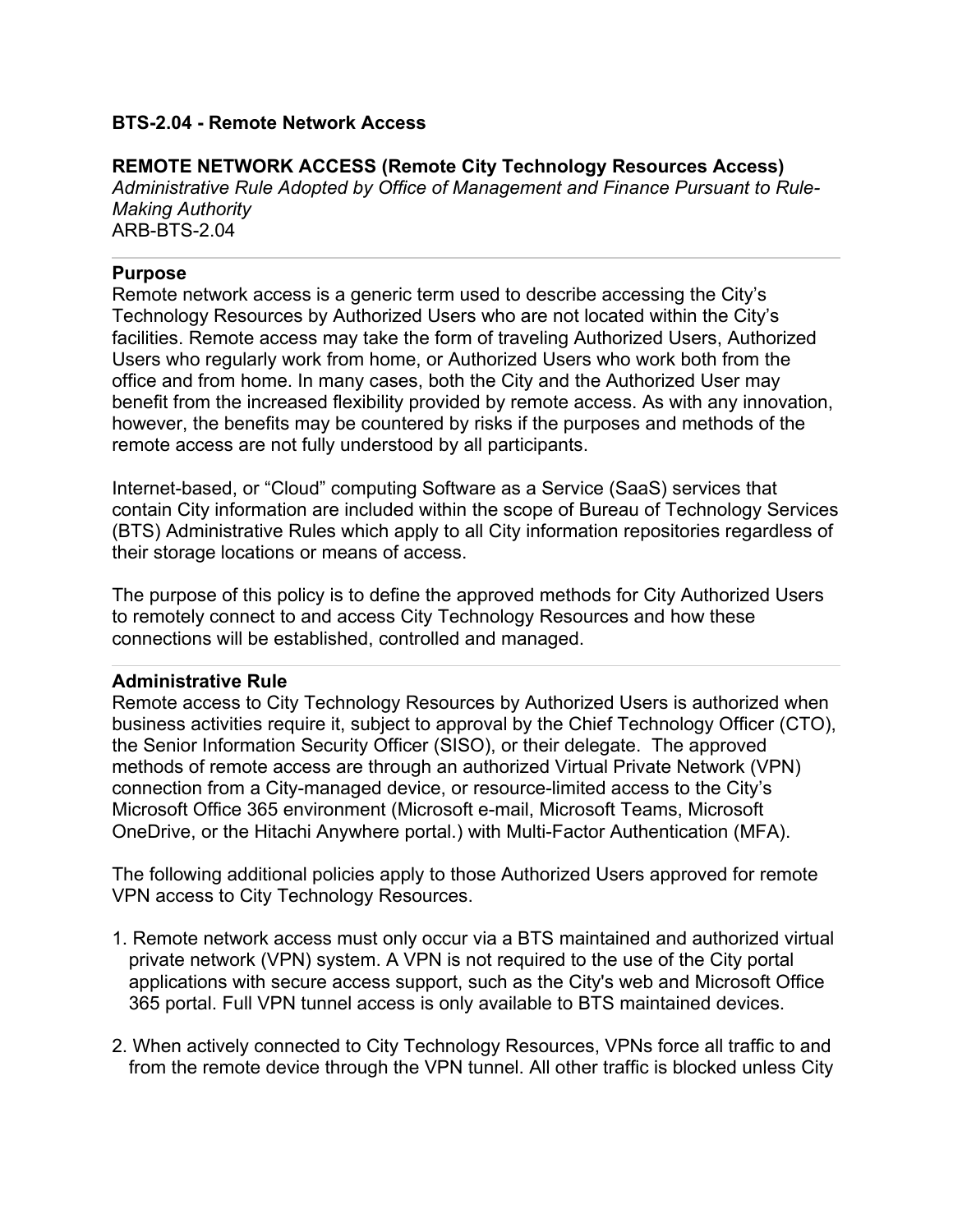defined split-tunneling is established.

- 3. All VPN Authorized Users assume responsibility to assure that unauthorized users do not access City Technology Resources through their devices, software or configurations. This includes Authorized User's family members, friends, and associates.
- 4. Device security controls must be maintained to City standards in all unsecured remote locations. Exceptions require bureau director, CTO and SISO
- 5. Because VPN connections offer a private connection into the City's network from the internet, additional security measures are required to prevent unauthorized access, including but not limited to MFA.
- 6. For non-City Authorized Users such as vendors and contractors, the responsible Business System Owners must identify remote technology resource access requirements with proper written justification of the business reasons for such access. Additionally, remote access for vendors or contractors must only be enabled during the time needed, disabled when not in use, and promptly deactivated after access is no longer necessary. The SISO holds the final approval authority for all remote access to the City's network.

The following additional policies apply to Authorized Users approved for remote Office 365 access to City Technology Resources.

- 1. Bureau and BTS authorization are required for remote access to Office 365. Certain Authorized Users may have additional limitations related to remote access. See HRAR 4.04 Teleworking and HRAR 4.08 Information Technologies.
- 2. Office 365 access requires MFA when accessing City resources from unmanaged devices.
- 3. Office 365 access does not grant access to City resources and information stored within the City's physical environment (local file shares, databases, endpoint device disk drives, or local applications.
- 4. City information must not be saved or stored on devices that are not City-owned, managed, or have not been approved and governed by City contract. See HRAR 1.03 Public Records Information, Access and Retention, and HRAR 11.04 Protection of Restricted and Confidential Information.
- 5. City information and records must be managed in accordance with State and City Rules Related to Public Recordkeeping Requirements. (https://www.portlandoregon.gov/archives/70031)

Exceptions to this policy, or any sections thereof, may be granted on a case-by-case basis by the CTO and the SISO. If an exception is granted for VPN technology on non-City devices, Authorized Users acknowledge that their devices are a de facto extension of the City's networks and as such, are subject to all policies that apply to City